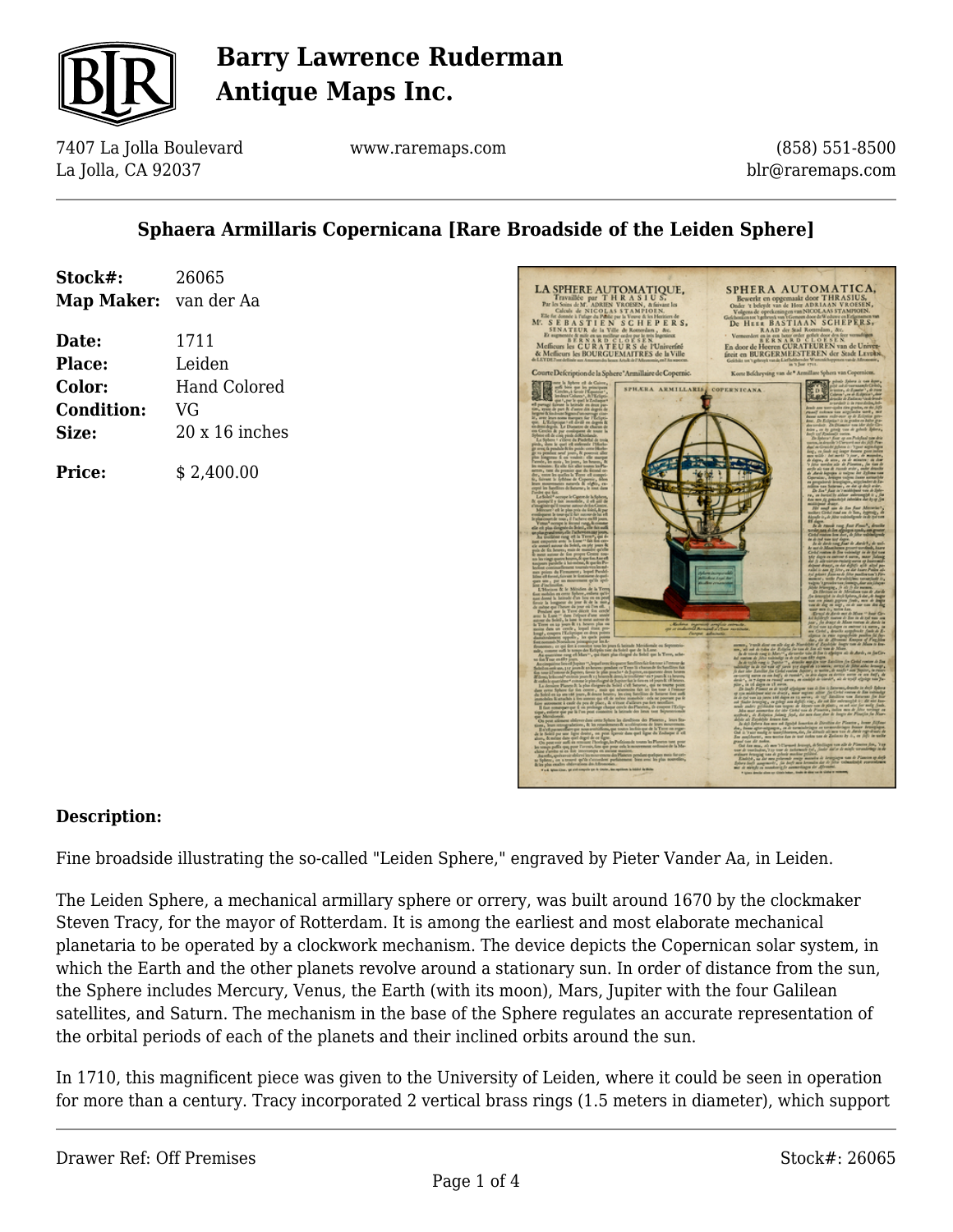

7407 La Jolla Boulevard La Jolla, CA 92037

www.raremaps.com

(858) 551-8500 blr@raremaps.com

### **Sphaera Armillaris Copernicana [Rare Broadside of the Leiden Sphere]**

a wide zodiac-band (28.6 cm) compossed of embossed constellation figures cut from sheet brass and mounted in rectangular frames. The Sphere sits on a wooden cube (84 cm tall). A 13 cm clock-face at the top of the pedestal displays the time and slot apertures indicated the day, month and year.

Among the notable features of the Sphere, it was the first such device to incorporate a geared model of Jupiter's system. The basic design is similar to that of the Romer - Horrebow ceiling planetarium, but with a number of important additions, including the incorporation of offset cams to give the model planets a Keplerian motion similar to those on the Rittenhouse orries. The Saturn cam is inclined, wheras the other planets (other than earth), the cams are horizontal.

Following receipt, the Sphere was thoroughly overhauled by the Den Haag clockmaker, Bernard van der Cloesen. The Leiden Sphere still resides in Leiden, in the Rijksmuseum.

The illustration provides an excellent depiction of the sphere, although it omits the eccentric collars , but adds a ring for the celestial equator and a spindle that passses upwards throught the sun. There are apparently two editions of the broadside, one in French and Dutch (the present example) and one in English and Dutch. Both are exceedingly rare. The original English translation of the text is as follows:

THE AUTOMATICK OR SELF-MOVING SPHERE, Mended and repair'd by THRASIUS, Which was done by the Invention and direction of Mr. ADRIAN VROESIUS, according to the Calculation of NICOLAS STAMPIOEN. Which was given to the Publick use by the Widow and Heirs of Mr. SEBASTIAN SCHEPERS, Late SENATOR of the City of Rotterdam, &c. &c. &c. Now improv'd and put in better order by BERNARD CLOESEN. Which the CURATORS of the University of LEYDEN, and BURGERMASTERS of the City have presented for the benefit and encouragement of Learning & Astronomy, in the Year MDCCXI.

Description of the Armillary Copernican Sphere.

THE whole Sphere is made of brass and likewise the greater Circles, (viz.) the Æquator, the two Colures, and the Eclyptick, which divides the Zodiack in two equal parts with respect to its latitude, hence the Zodiack has ten degrees of latitude on each side, the twelve signs upon the Zodiack are done with chas'd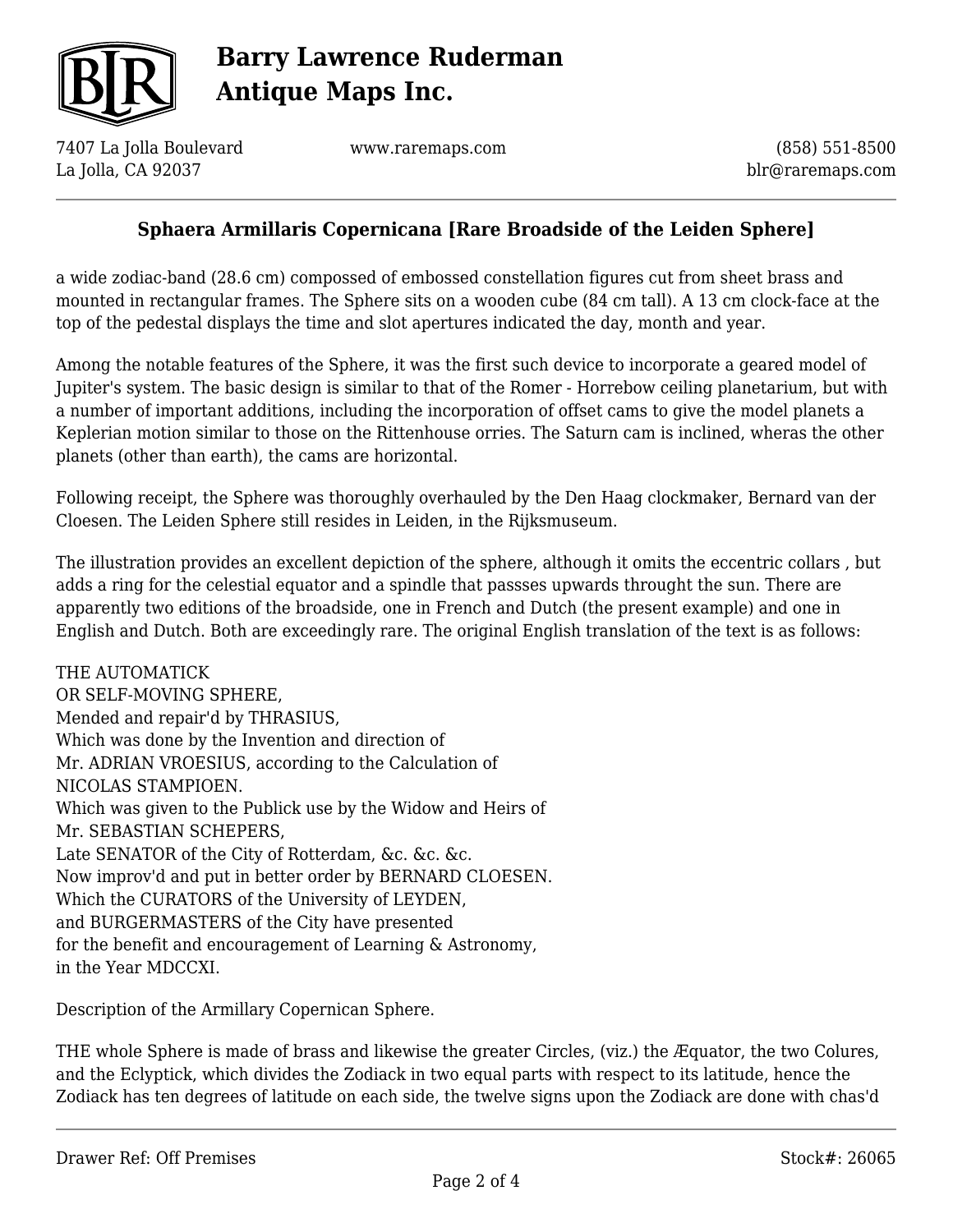

7407 La Jolla Boulevard La Jolla, CA 92037

www.raremaps.com

(858) 551-8500 blr@raremaps.com

### **Sphaera Armillaris Copernicana [Rare Broadside of the Leiden Sphere]**

work and their names mark'd upon the Eclyptick. The Eclyptick 3 is divided into degrees and half degrees, the Diameter of each of these Circles and consequently of the whole Sphere is five Rhinland feet.

The Sphere stands upon a Pedestal of three feet high, in which is enclos'd a Clock with its Pendulum and weights which goes nine days without winding up, and may be made to go longer at pleasure, it not only shews the years, the months, the days, the hours and minutes, but likewise the motions of all the Planets both primary and secondary, in which the Earth is reckon'd, accoording to the Copernican Systeme, if you except the Satellites of Saturn, they all move in the order following.

The Sun is plac'd immoveable in the center of the Sphere, and altho' it is here fix'd, yet it is easy to imagine that it turns round its axis.

Mercury is next to the Sun and describes the shortest of all, consequently performs his course in 88 days.

Venus is next to Mercury and being further distent from the Sun, by consequence describes a greater Circle, which it compleats in 225 days.

In the third place is the Earth being carri'd round the Sun together with the Moon in its annual motion in the space of 365 days and almost 6 hours, and moves round its Center every 24 hours which is its diurnal motion, and has its axis allways paralel to it self, so that its poles are allways turn'd opposite to the same points of the Heavens; which Parallelism, according to the sentiments of some is owing to a certain motion which is call'd that of inclination.

The Horizon and Meridian of the Earth are moveable in this Sphere, so that the latitude of any place being given, the length of the night and the day may be known and even the hour of the day. While the Earth with the Moon goes round the Sun in its orbit in a years time, the Moon moves round the Earth in 29 days and 12 hours in a Circle, which if produc'd, will cut the Eclyptick in two points diametrically opposite, which points are call'd Nodes by Astronomers; this is which is subservient in order to know, every day, its latitude both North and South, as likewise the time of Eclypses as well Solar as Lunar.

In the fourth place is Mars, which being further from the Sun than the Earth, makes its tour in 687 days.

In the fifth place is Jupiter, which with his four Satellites performs his course round the Sun in a 11 years, 315 days and 20 hours; while in the mean time each of the Satellites moves round Jupiter, (viz.) that which is next a to Jupiter, moves round in 42 hours and  $\frac{1}{2}$ . The second b in 3 days and 13 hours and  $\frac{1}{2}$ ; The third c in 7 days & 12 hours; The fourth d, being the furthest from Jupiter, goe's his round in 16 days and 18 hours.